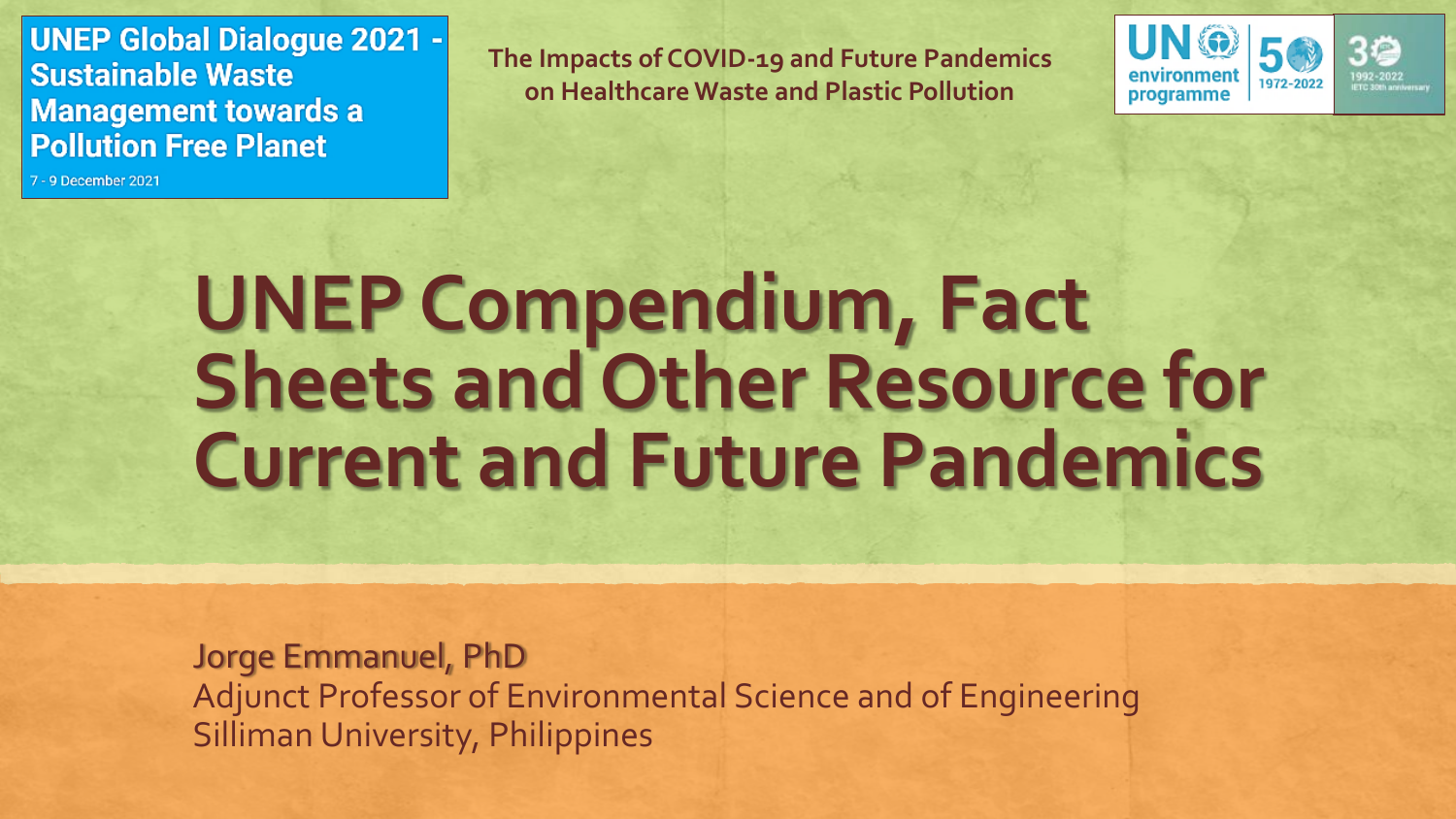

**COMPENDIUM OF TECHNOLOGIES FOR TREATMENT / DESTRUCTION** OF HEALTHCARE WASTE

**Compendium of Technologies for Treatment/Destruction of Healthcare Waste**

▪ **INTRODUCTION**

- **BASIC DATA ON HEALTHCARE WASTE**
- **GENERIC TECHNOLOGIES**
- **SPECIFIC TECHNOLOGIES**
- **TECHNOLOGY ASSESSMENT METHODOLOGY**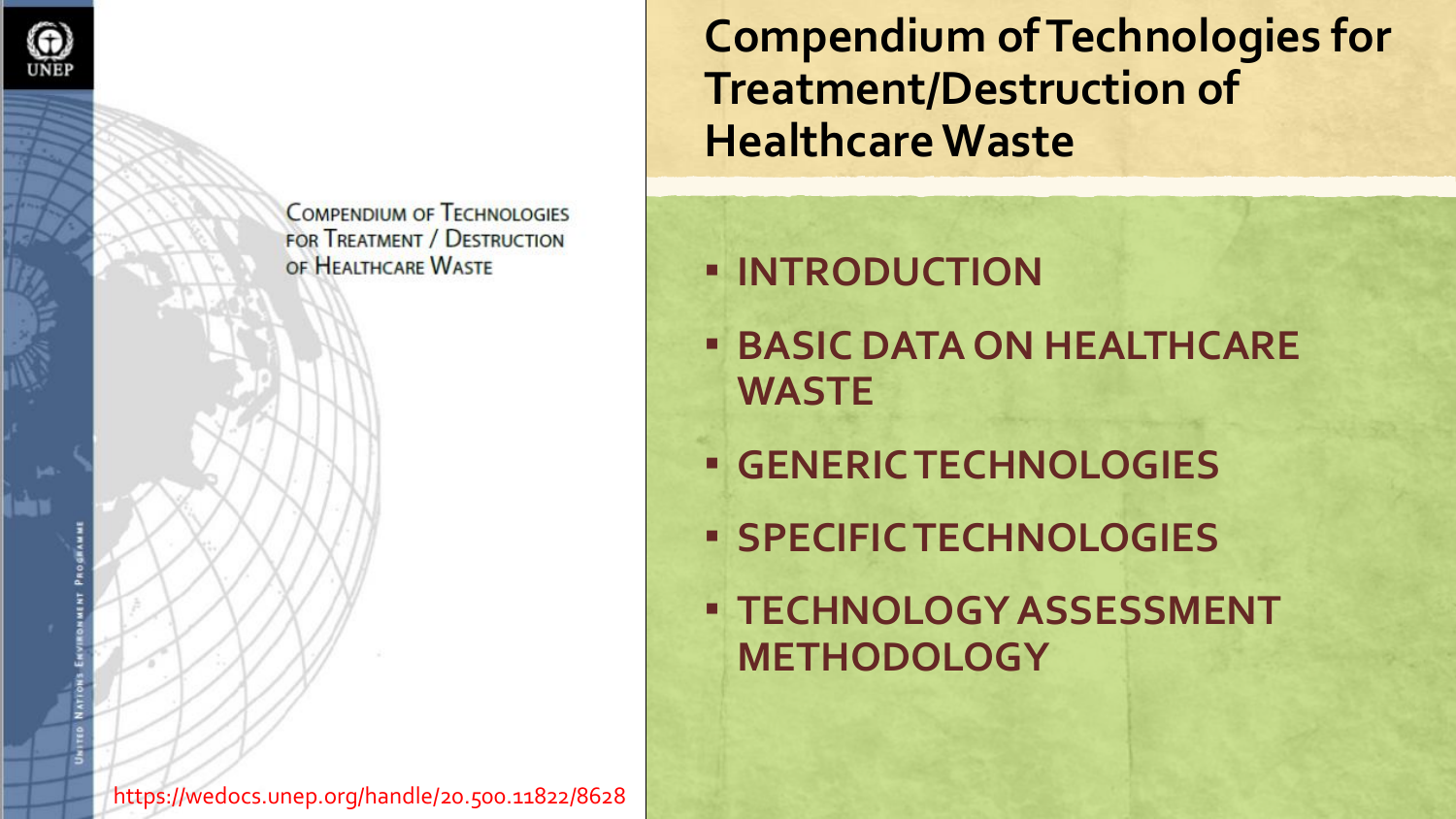## **Compendium of Technologies for Treatment/Destruction of Healthcare Waste**

#### ▪ **GENERIC TECHNOLOGIES**

- **Autoclaves**
- **Hybrid autoclave systems**
- **Continuous steam treatment systems**
- **Batch microwave technologies**
- **Frictional heat treatment systems**
- **Dry heat treatment systems**
- **Incineration and related technologies**
- **Alkaline hydrolysis technologies**
- **Chemical treatment systems**

#### ▪ **SPECIFIC TECHNOLOGIES (65 specific technologies from 22 countries)**

- **Type of Technology**
- **Process Description**
- **Types of Waste Treated**
- **Range of Capacities**
- **Pathogen Destruction**
- **Emissions and By-Products**
- **Operation**
- **Installation**
- **Maintenance**
- **Job Potential**
- **Locations where Technology is in Operation**
- **Cost Estimates**
- **Special Features**
- **Parameters for Specification**
- **Photographs**
- **Vendor Information**
- **Contact Information**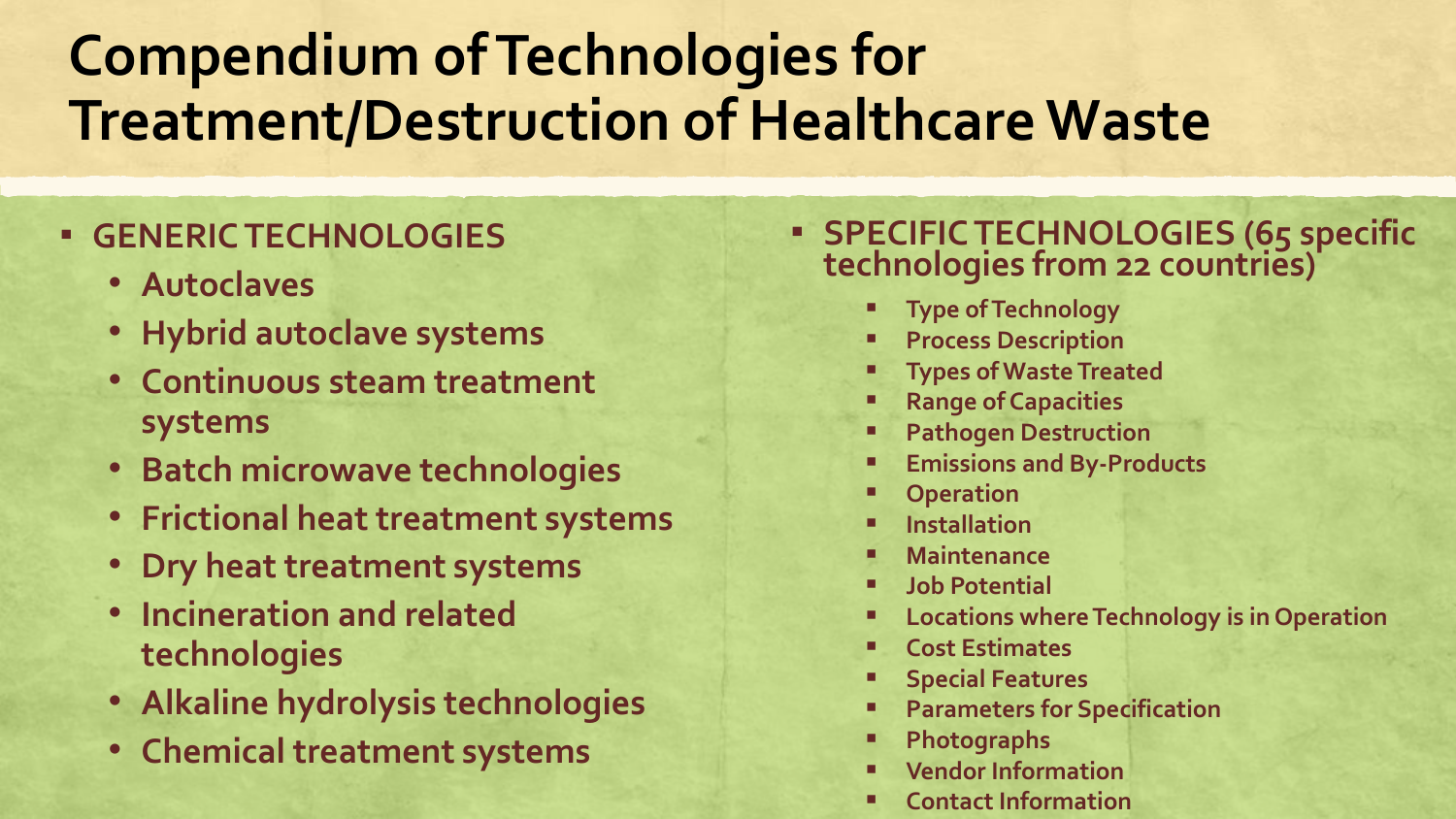### **Compendium of Technologies for Treatment/Destruction of Healthcare Waste (Additions/Changes to the Second Edition)**

#### ▪ **PREFACE TO THE SECOND EDITION**

- **Future of COVID-19**
- **Pandemics in the context of global climate change, urbanization and globalization**
- **Crisis of plastic waste**

#### ▪ **INTRODUCTION**

- **Definitions**
- **Challenges posed by COVID-19 and future pandemics**
- **Challenge posed by plastic healthcare waste**
- **Environmental and health impacts of plastics in healthcare waste**

#### ▪ **BASIC DATA ON HEALTHCARE WASTE**

- **Pandemic waste generation rates**
- **Composition of pandemic-related waste and material constituents of plastic waste**
- **Expanded section on healthcare waste management including waste prevention**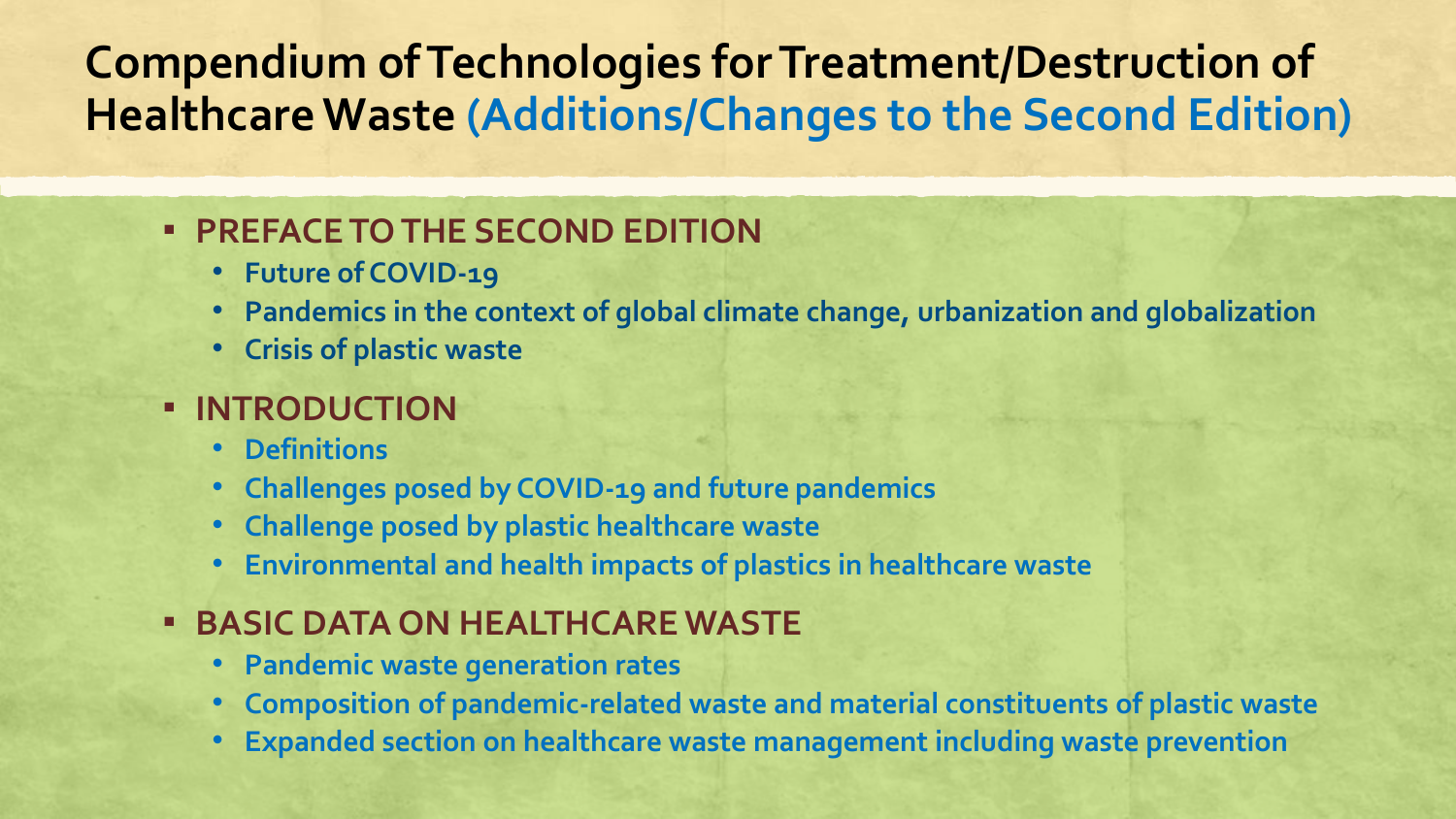### **Compendium of Technologies for Treatment/Destruction of Healthcare Waste (Additions/Changes to the Second Edition)**

#### ▪ **GENERIC TECHNOLOGIES**

- **Expanded sections on pyrolysis and gasification**
- **New sections on sharps waste technologies and shredding**
- **Data on volume reduction**
- **Expanded section on incinerator emissions**
- **Testing methods**
- **Gender dimensions, social and environmental safeguards**
- **Case studies**
- **SPECIFIC TECHNOLOGIES**
	- **An additional 136 specific technologies are being screened for possible addition**
- **TECHNOLOGY ASSESSMENT METHODOLOGY**
- **EXPENDIX: Technical specifications for procurement**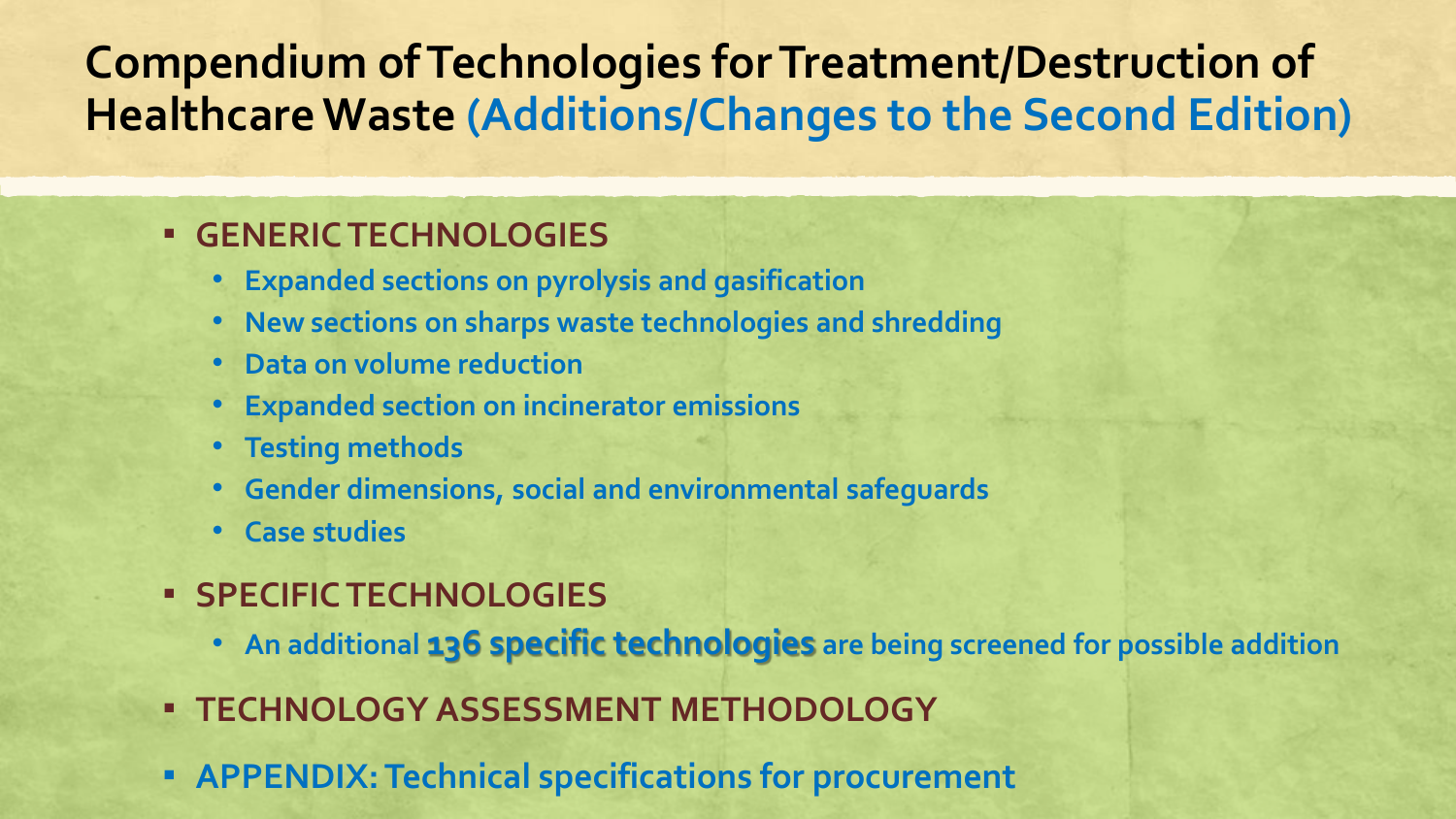## **Compendium of Technologies for Treatment/Destruction of Healthcare Waste**

- **PROCESS OF UPDATING THE COMPENDIUM**
	- ❑ **Annotated outline of changes**
	- ❑ **Submission of First Draft**
	- ❑ **Peer Review of the First Draft**
	- ❑ **Submission of Second Draft**
	- ❑ **External Review of the Second Draft**
	- ❑ **Final Draft of the Compendium**
	- ❑ **Stand-alone Executive Summary**
	- ❑ **Stand-alone Fact Sheets**
	- ❑ **At least two webinars on the updated Compendium**

❖ **Completion by February 2022**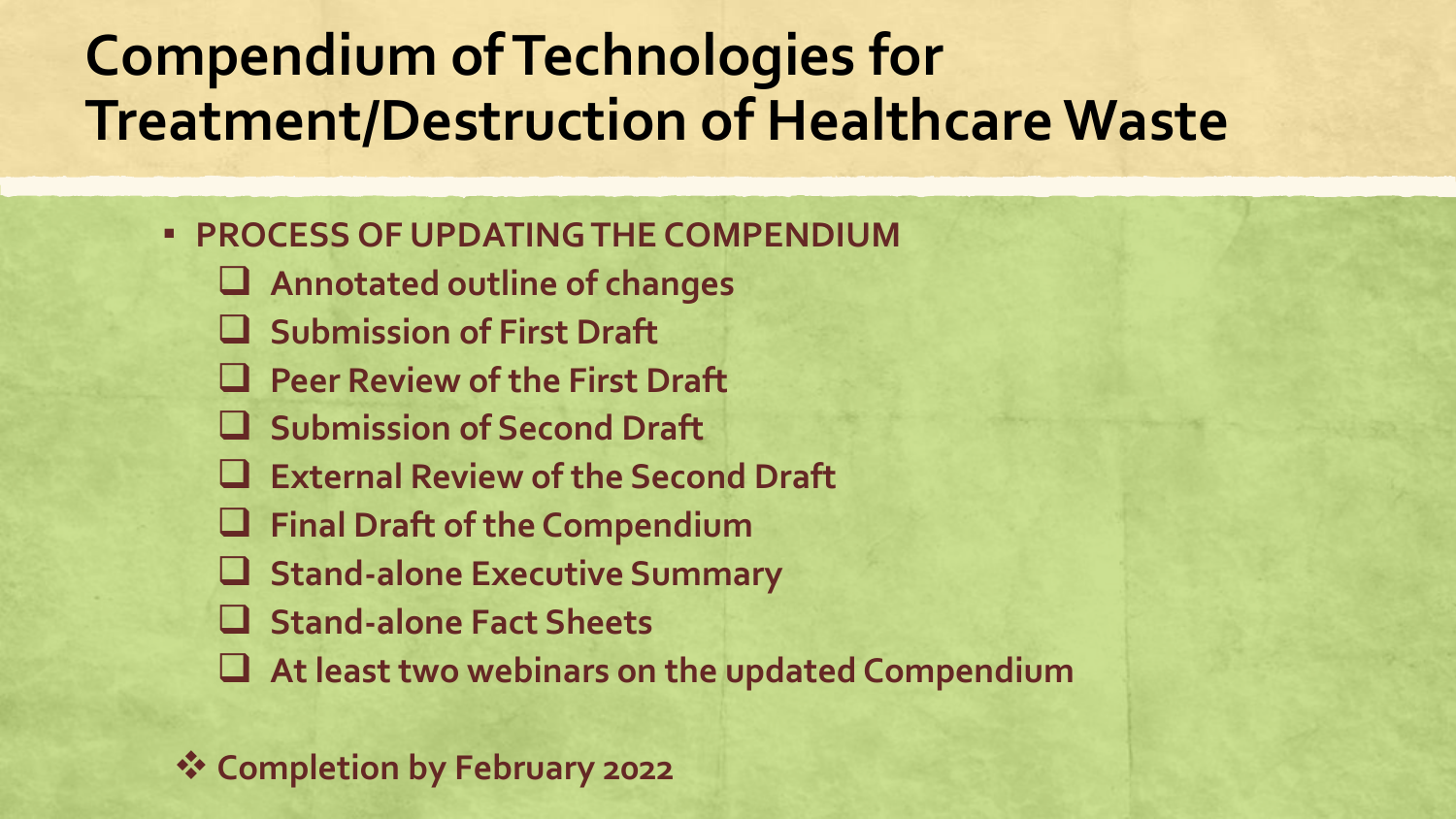



### **Other UNEP Resources**

▪ **Waste Management during the COVID-19 Pandemic: From Response to Recover (2020)**

- **Introduction**
- **Statistics, Policy and Regulatory Aspects**
- **Current Practices of Healthcare Waste Management**
- **Conclusions and Lessons Learned**
- **Annex: Case Studies (Indonesia, Kenya, and Sri Lanka)**

https://www.unep.org/resources/report/waste-managementduring-covid-19-pandemic-response-recovery

**Waste Management** during the COVID-19 **Pandemic** 

From Response to Recovery



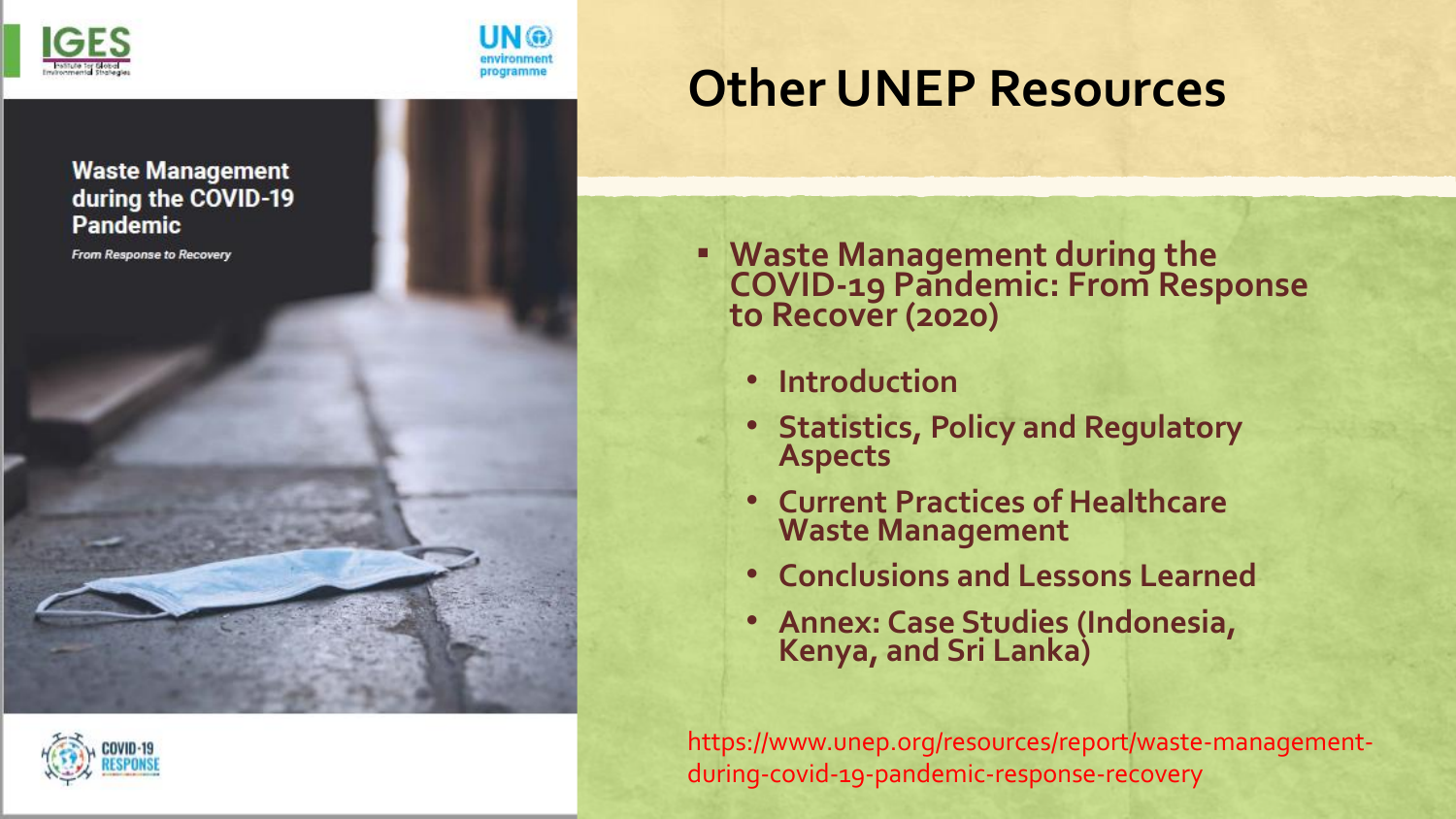## **UNEP's COVID-19 Waste Management Fact Sheets**

- **Short, easy to read informational material with graphics**
- **Outline**
	- **Problem**
	- **Guidance**
	- **Facts**
	- **Way Forward**
- **Contain weblinks to references and international guidelines**
- **Example 1 Example 2 radio into Arabic, Chinese, English, French, Russian, Spanish, and Portuguese**
- https://www.unep.org/resources/factsheet/covid-19-waste-managementfactsheets

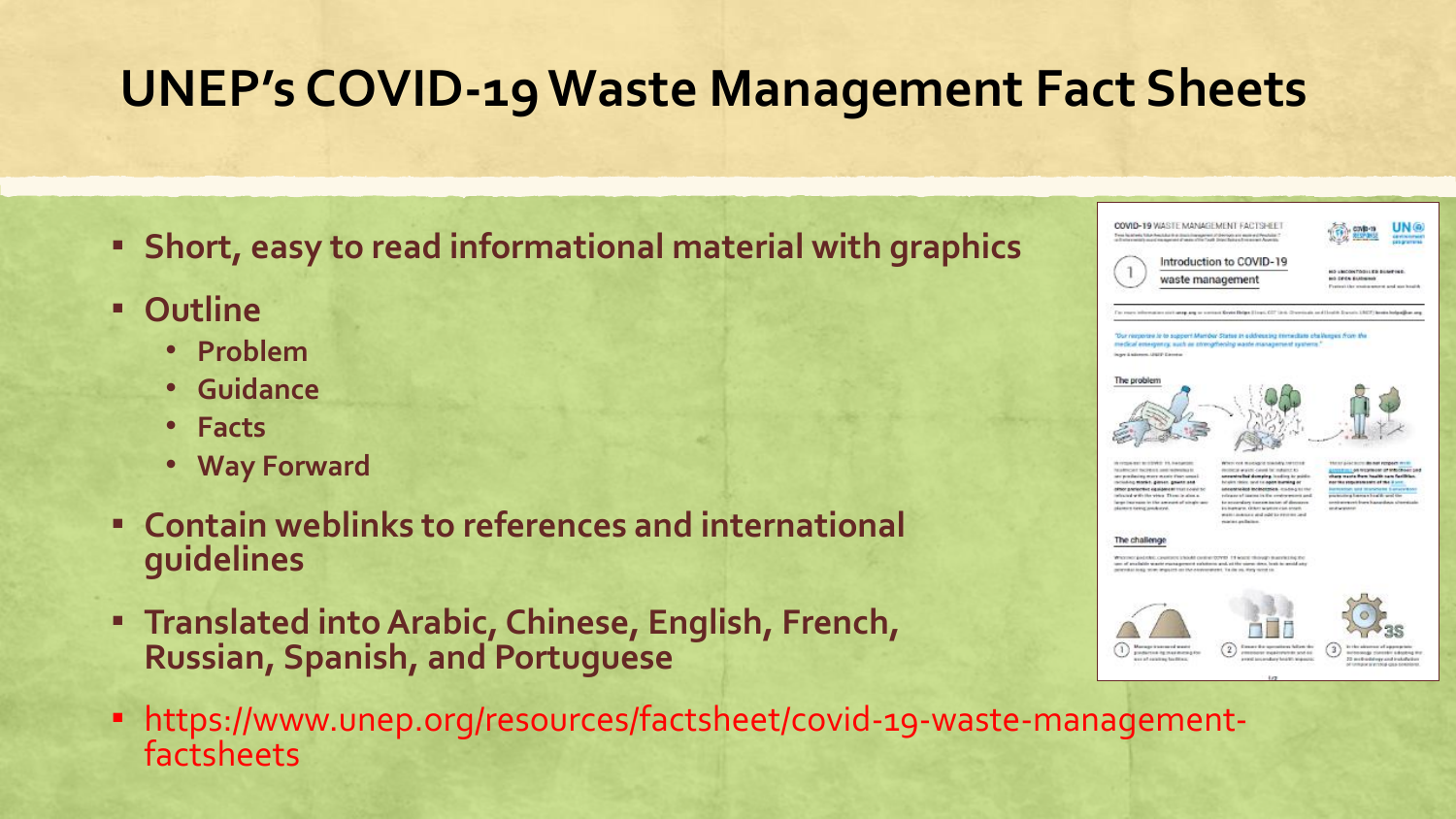### **UNEP's COVID-19 Waste Management Fact Sheets**

- **1. Introduction to COVID-19 waste management**
- **2. National medical waste capacity assessment**
- **3. How to choose your waste management technology to treat COVID-19 waste**
- **4. Policy and legislation linked to COVID-19 and pandemics**
- **5. Links to Circularity – Non-healthcare waste**
- **6. Linkages of air quality and COVID-19**
- **7. Household medical waste management strategies**
- **8. Disaster/conflict affected states and vulnerable humanitarian operations**
- **9. COVID-19, wastewater, and sanitation**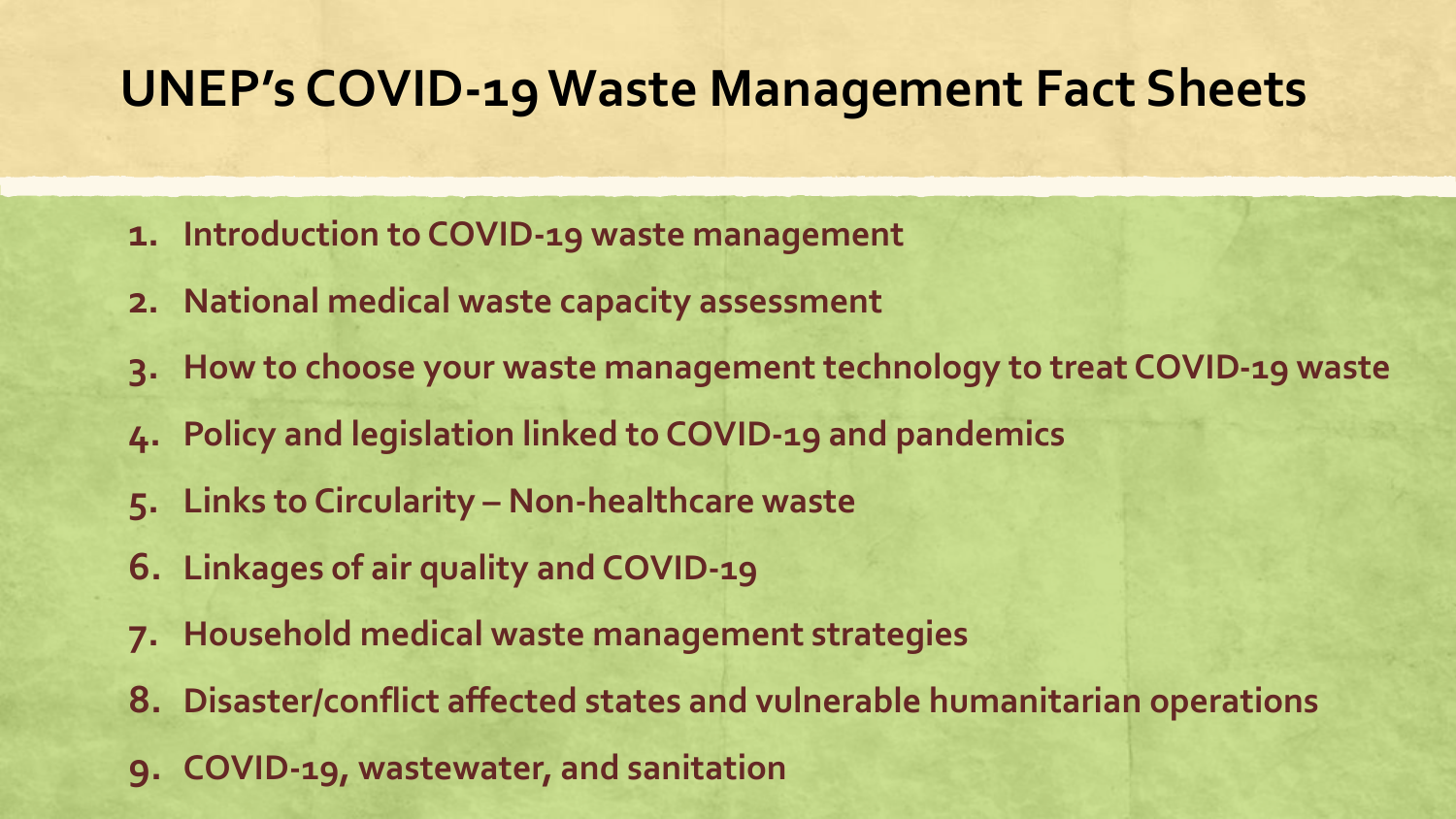## **Navigating UNEP's Resources Website**

- **PUBLICATIONS & DATA page of UNEP's website** https://www.unep.org/publications-data
- **Contains 15,000 items including online data resources**
- **Searchable by categories**
	- **Reports and publication**
	- **Evaluations**
	- **Event resources**
	- **Technical highlights**
	- **News and stories**
	- **Multimedia**
- **Searchable by topic, global region, country, tags**
- **Each resource labelled as:** 
	- **Publication, report, technical highlight, annual report, series, fact sheet, policy and strategy, toolkit/manual/guide, emerging issue, FAQ, newsletter, (news) story, speech, press release, video, infographic**

| teu atta<br>programme            |                                                                                                                                                                          | Who waisra U | Where we work U | What we do us | <b>Publications &amp; Data</b> |   |
|----------------------------------|--------------------------------------------------------------------------------------------------------------------------------------------------------------------------|--------------|-----------------|---------------|--------------------------------|---|
| sheets, interactions and more.   | <b>Publications &amp; Data</b><br>The UN Environment Programme offers more than 15,000 items, from real-time data tools and platforms to key reports, publications, fact |              |                 |               |                                |   |
| <b><i>SEPINE YOUR SENSON</i></b> | Search                                                                                                                                                                   |              |                 |               |                                | Q |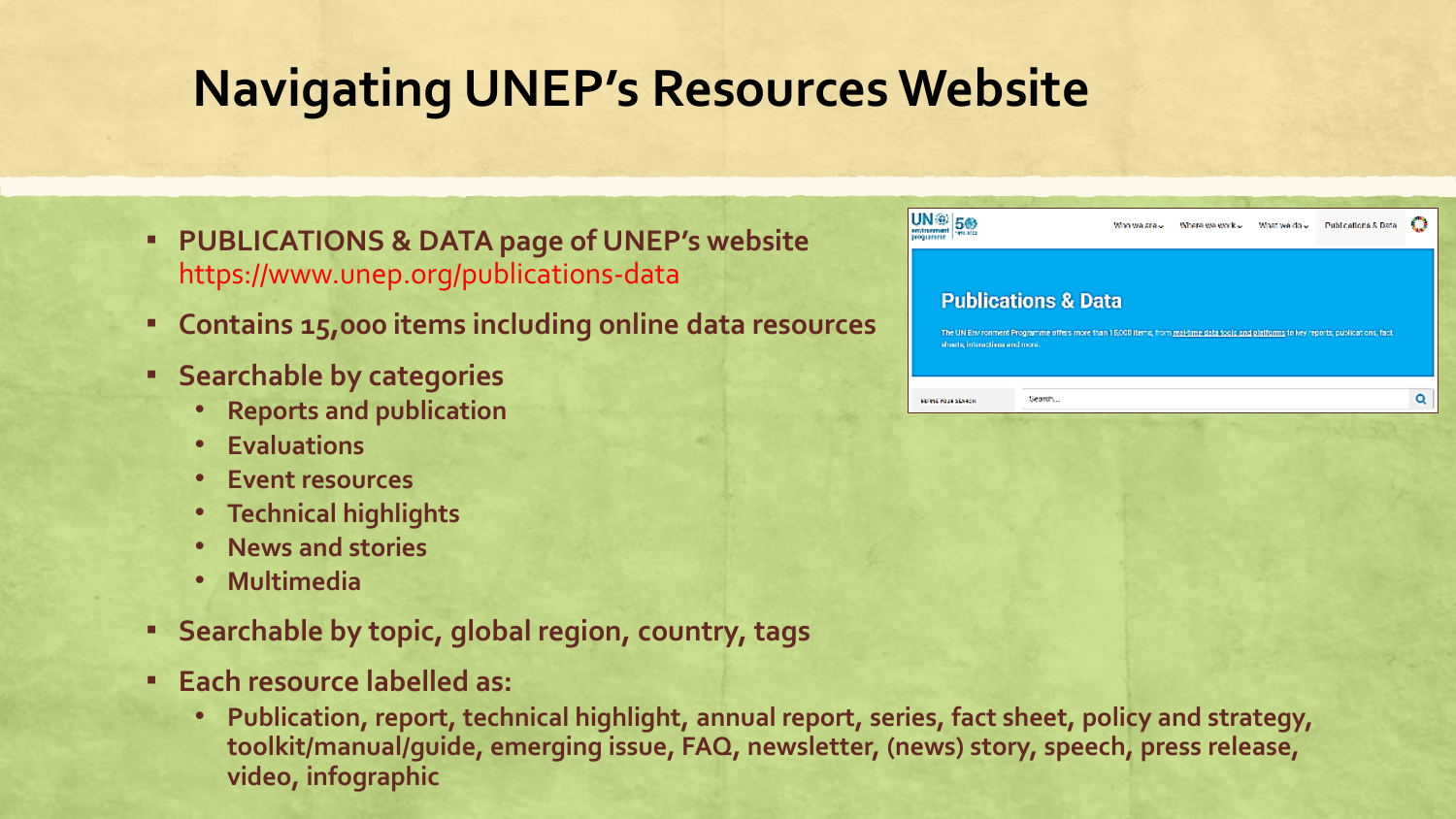## **Examples of Other UNEP Resources Related to COVID-19**

- **<b>EXEL PREVENTING THE NEXT PANDEMIC: Zoonotic diseases and how to break the chain of transmission (2020)**
	- **Overview of emerging infectious diseases including zoonoses**
	- **Coronavirus in a One Health context**
	- **Understanding the linkages between habitat loss, the trade and use of wildlife, and the emergence of novel zoonoses**
	- **Management and preventing zoonoses: How One Health can help**
	- **Preventing future zoonotic pandemics: What more could be done?**
- **Green Approaches to COVID-19 Recovery: Policy Note for Parliamentarians (2020)**
- **IPBES Workshop on Biodiversity and Pandemics (2020)**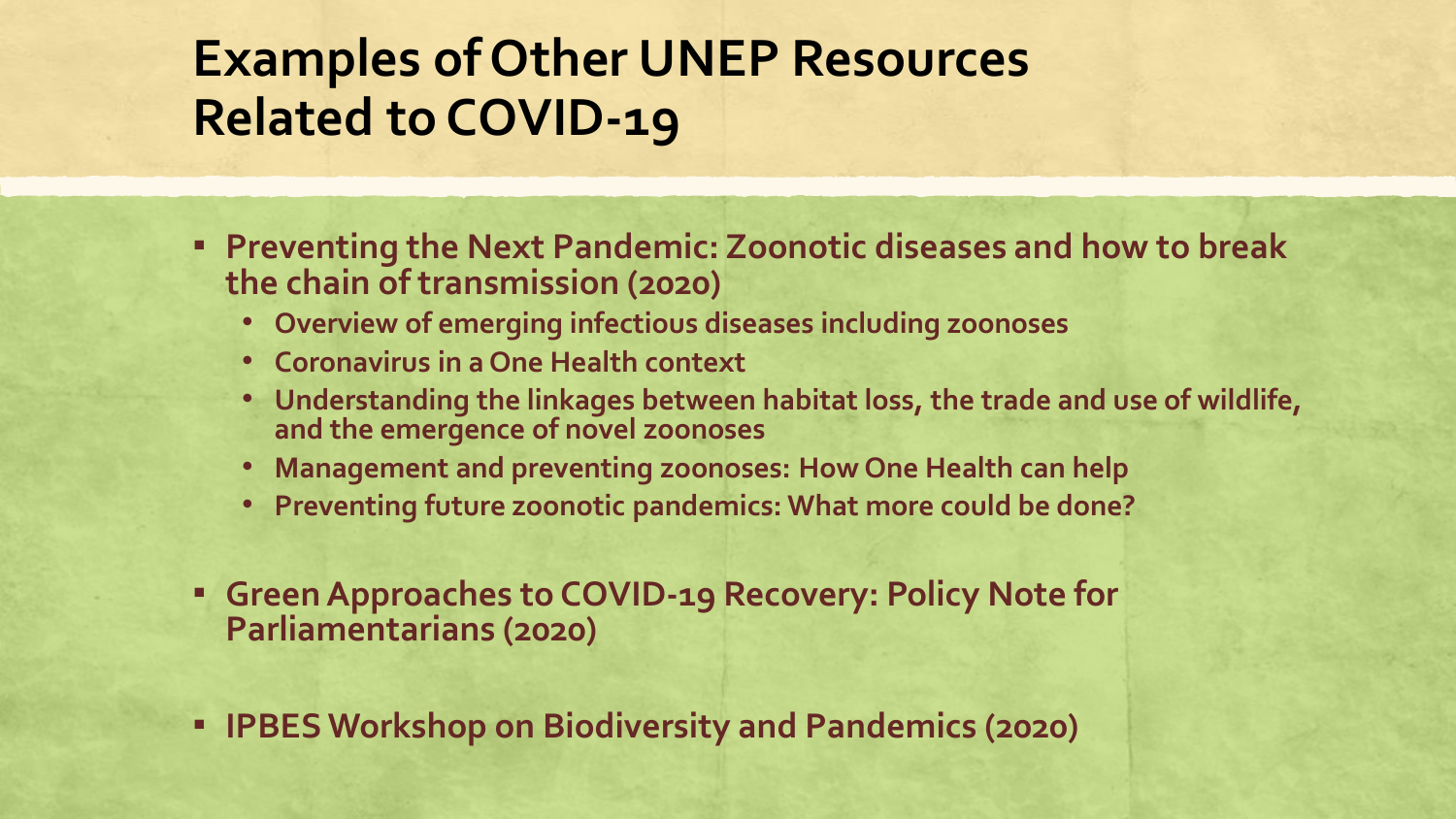## **Examples of Other UNEP Resources Related to Plastic Waste and Pollution**

#### **TECHNICAL RESOURCES ON IMPACTS**

- **EXTERF Impacts of Plastic Pollution on Freshwater Aquatic, Terrestrial and Avian Migratory Species in the Asia and Pacific Region (2021)**
- **Plastics Impacts on Human Health in the Pacific Region (2021)**
- **Neglected: Environmental Justice Impacts of Marine Litter Plastic Pollution (2021)**
- **Plastics, Marine Litter, and Climate in the Pacific Region (2021)**
- **Marine Debris: Understanding, preventing and mitigating the significant adverse impacts on marine and coastal biodiversity: Convention on Biological Diversity Series No. 83 (2016)**

#### **METHODOLOGY**

- **Monitoring Plastics in Rivers and Lakes: Guidelines for the Harmonization of Methodologies (2021)**
- **Addressing Single-Use Plastic Products Pollution using a Life Cycle Approach (2021)**